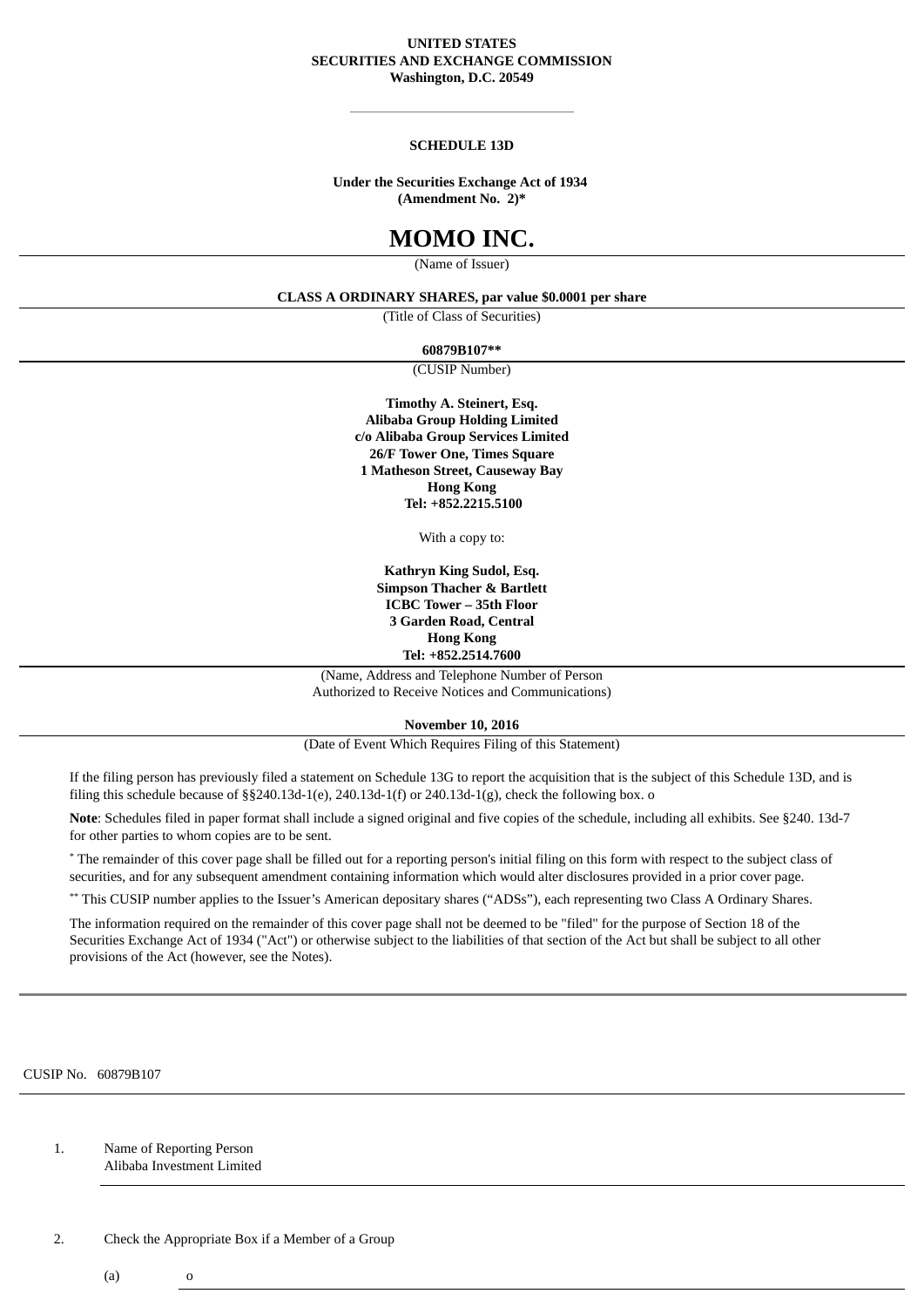|                                                                                            | (b)                                                                                                                                                                                                                                                                                       | X                                                                           |  |
|--------------------------------------------------------------------------------------------|-------------------------------------------------------------------------------------------------------------------------------------------------------------------------------------------------------------------------------------------------------------------------------------------|-----------------------------------------------------------------------------|--|
| 3.                                                                                         | <b>SEC Use Only</b>                                                                                                                                                                                                                                                                       |                                                                             |  |
|                                                                                            |                                                                                                                                                                                                                                                                                           |                                                                             |  |
| 4.                                                                                         | Source of Funds<br>Not applicable                                                                                                                                                                                                                                                         |                                                                             |  |
| 5.                                                                                         | Check if Disclosure of Legal Proceedings Is Required Pursuant to Items 2(d) or 2(e) o                                                                                                                                                                                                     |                                                                             |  |
| 6.                                                                                         | Citizenship or Place of Organization<br><b>British Virgin Islands</b>                                                                                                                                                                                                                     |                                                                             |  |
|                                                                                            | 7.                                                                                                                                                                                                                                                                                        | Sole Voting Power<br>67,749,140 Class A Ordinary Shares <sup>(1)</sup>      |  |
| Number of<br><b>Shares</b><br>Beneficially<br>Owned by<br>Each<br>Reporting<br>Person With | 8.                                                                                                                                                                                                                                                                                        | <b>Shared Voting Power</b><br>0                                             |  |
|                                                                                            | 9.                                                                                                                                                                                                                                                                                        | Sole Dispositive Power<br>67,749,140 Class A Ordinary Shares <sup>(1)</sup> |  |
|                                                                                            | 10.                                                                                                                                                                                                                                                                                       | <b>Shared Dispositive Power</b><br>$\mathbf{0}$                             |  |
| 11.                                                                                        | Aggregate Amount Beneficially Owned by Each Reporting Person<br>67,749,140 Class A Ordinary Shares <sup>(1)</sup>                                                                                                                                                                         |                                                                             |  |
| 12.                                                                                        | Check if the Aggregate Amount in Row (11) Excludes Certain Shares o                                                                                                                                                                                                                       |                                                                             |  |
| 13.                                                                                        | Percent of Class Represented by Amount in Row (11)<br>23.2% of Class A Ordinary Shares issued and outstanding <sup>(2)</sup> (representing 5.4% of the voting power of the total issued and outstanding<br>Ordinary Shares (including Class A and Class B Ordinary Shares) <sup>(3)</sup> |                                                                             |  |
| 14.                                                                                        | Type of Reporting Person<br>CO                                                                                                                                                                                                                                                            |                                                                             |  |

<sup>(2)</sup> Based on an aggregate of 388,306,897 Ordinary Shares (including Class A and Class B Ordinary Shares) issued and outstanding as of September 30, 2016, as disclosed in the Issuer's current report on Form 6-K filed with the Securities and Exchange Commission on November 9, 2016, including 96,886,370 Class B Ordinary Shares issued and outstanding, as disclosed in the Schedule 13D filed by Gallant Future Holdings Limited, among other persons, with the Securities and Exchange Commission on August 23, 2016.

<sup>(3)</sup> Each Class B Ordinary Share is entitled to 10 votes per share, and each Class A Ordinary Share is entitled to one vote per share.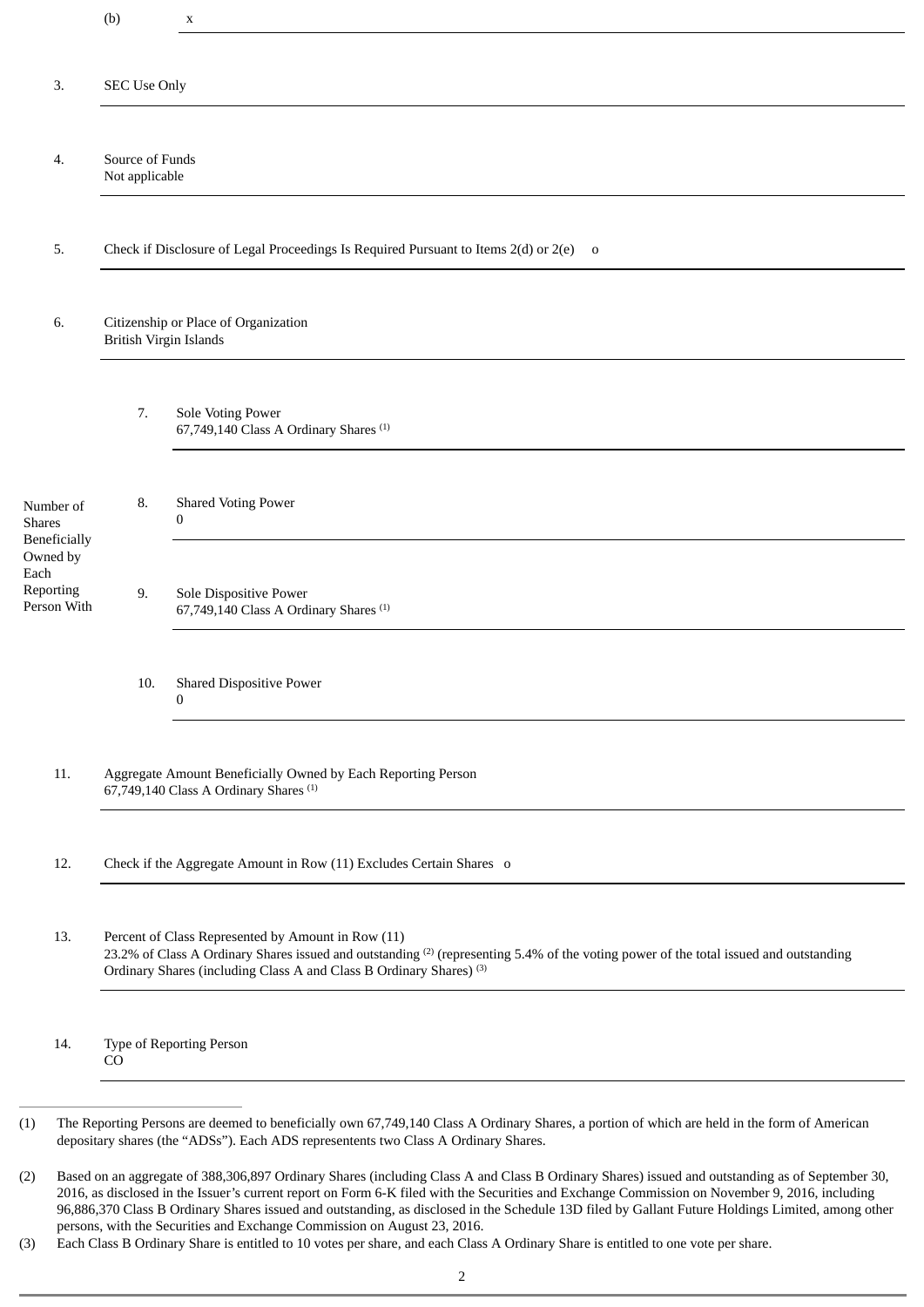1. Name of Reporting Person Alibaba Group Holding Limited

| 2.                                                                                          | Check the Appropriate Box if a Member of a Group                                                                  |                                                                             |  |  |  |
|---------------------------------------------------------------------------------------------|-------------------------------------------------------------------------------------------------------------------|-----------------------------------------------------------------------------|--|--|--|
|                                                                                             | (a)                                                                                                               | $\mathbf O$                                                                 |  |  |  |
|                                                                                             | (b)                                                                                                               | $\mathbf x$                                                                 |  |  |  |
|                                                                                             |                                                                                                                   |                                                                             |  |  |  |
| 3.                                                                                          | SEC Use Only                                                                                                      |                                                                             |  |  |  |
|                                                                                             |                                                                                                                   |                                                                             |  |  |  |
| 4.                                                                                          |                                                                                                                   | Source of Funds<br>Not applicable                                           |  |  |  |
|                                                                                             |                                                                                                                   |                                                                             |  |  |  |
| Check if Disclosure of Legal Proceedings Is Required Pursuant to Items 2(d) or 2(e) o<br>5. |                                                                                                                   |                                                                             |  |  |  |
|                                                                                             |                                                                                                                   |                                                                             |  |  |  |
| 6.                                                                                          | Citizenship or Place of Organization<br>Cayman Islands                                                            |                                                                             |  |  |  |
|                                                                                             |                                                                                                                   |                                                                             |  |  |  |
|                                                                                             | 7.                                                                                                                | Sole Voting Power<br>67,749,140 Class A Ordinary Shares <sup>(1)</sup>      |  |  |  |
| Number of<br><b>Shares</b><br>Beneficially<br>Owned by<br>Each<br>Reporting<br>Person With  | 8.                                                                                                                | <b>Shared Voting Power</b><br>$\boldsymbol{0}$                              |  |  |  |
|                                                                                             | 9.                                                                                                                | Sole Dispositive Power<br>67,749,140 Class A Ordinary Shares <sup>(1)</sup> |  |  |  |
|                                                                                             | 10.                                                                                                               | <b>Shared Dispositive Power</b><br>0                                        |  |  |  |
| 11.                                                                                         | Aggregate Amount Beneficially Owned by Each Reporting Person<br>67,749,140 Class A Ordinary Shares <sup>(1)</sup> |                                                                             |  |  |  |
| 12.                                                                                         | Check if the Aggregate Amount in Row (11) Excludes Certain Shares o                                               |                                                                             |  |  |  |
| 13.                                                                                         |                                                                                                                   | Percent of Class Represented by Amount in Row (11)                          |  |  |  |

23.2% of Class A Ordinary Shares issued and outstanding  $(2)$  (representing 5.4% of the voting power of the total issued and outstanding Ordinary Shares (including Class A and Class B Ordinary Shares) (3)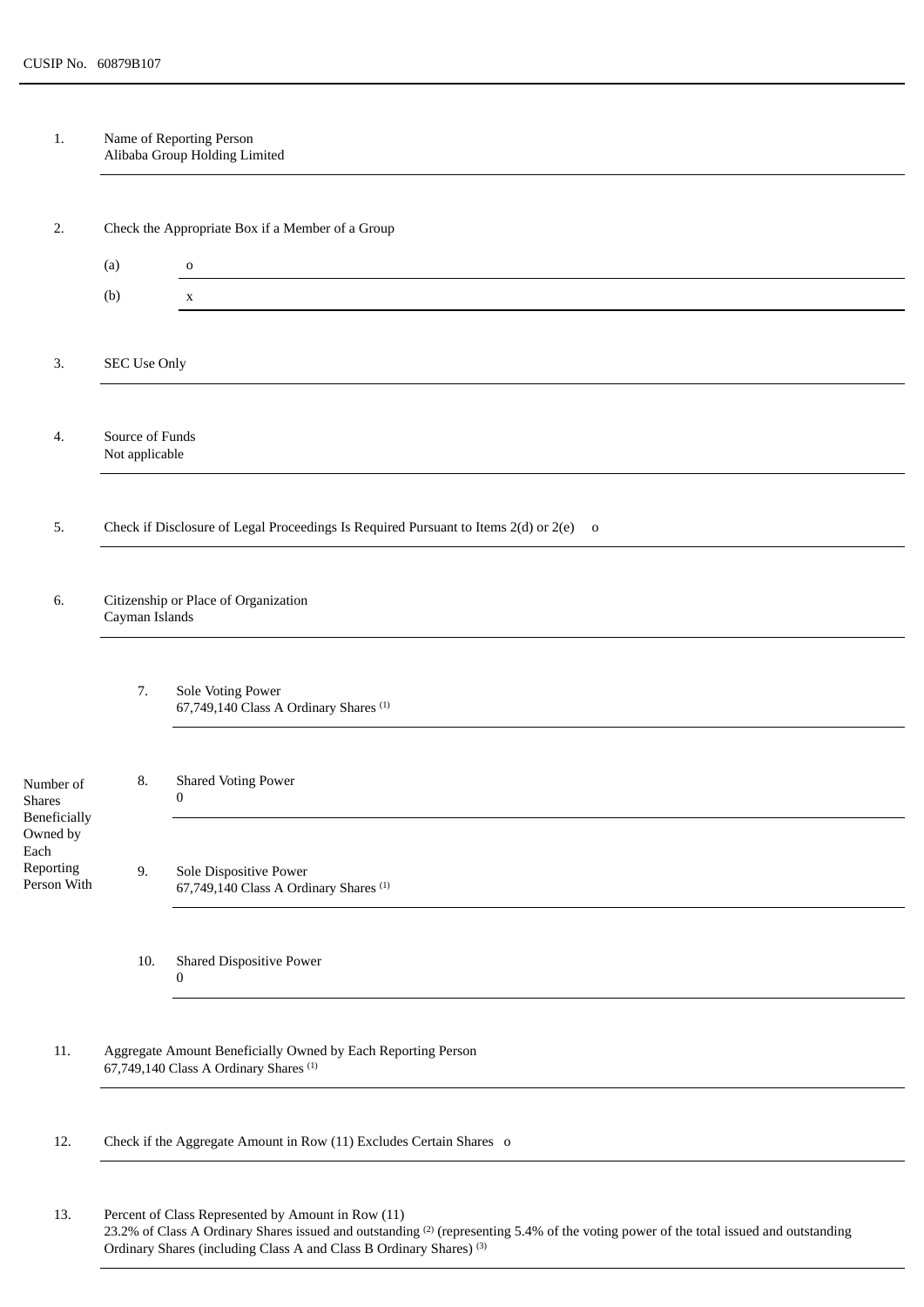### 14. Type of Reporting Person CO

- (1) The Reporting Persons are deemed to beneficially own 67,749,140 Class A Ordinary Shares, a portion of which are held in the form of American depositary shares (the "ADSs"). Each ADS representents two Class A Ordinary Shares.
- (2) Based on an aggregate of 388,306,897 Ordinary Shares (including Class A and Class B Ordinary Shares) issued and outstanding as of September 30, 2016, as disclosed in the Issuer's current report on Form 6-K filed with the Securities and Exchange Commission on November 9, 2016, including 96,886,370 Class B Ordinary Shares issued and outstanding, as disclosed in the Schedule 13D/A filed by Gallant Future Holdings Limited, among other persons, with the Securities and Exchange Commission on August 23, 2016.
- (3) Each Class B Ordinary Share is entitled to 10 votes per share, and each Class A Ordinary Share is entitled to one vote per share.

3

### **Introductory Note**

This Amendment No. 2 to Schedule 13D (this "Amendment No. 2") hereby amends and supplements the statement on Schedule 13D filed with the U.S. Securities and Exchange Commission on April 7, 2016 (the "Initial Filing") on behalf of the Reporting Persons, as amended by Amendment No. 1 to the Initial Filing filed on August 19, 2016 (together with the Initial Filing, the "Original Schedule 13D"), with respect to the Class A Ordinary Shares of Momo Inc., a Cayman Islands company (the "Issuer"), including certain Class A Ordinary Shares represented by ADSs. Except as amended or supplemented herein, the information set forth in the Original Schedule 13D remains unchanged, and capitalized terms used but not defined herein have the meanings assigned thereto in the Original Schedule 13D. The agreement among the Reporting Persons relating to the joint filing of this Amendment No. 2 is incorporated hereto as Exhibit 99.1.

### **Item 2. Identity and Background**

Schedules A-1 and A-2 of the Original Schedule 13D are hereby amended and replaced in their entirety by Schedules A-1 and A-2 hereof.

### **Item 4. Purpose of Transaction**

The Reporting Persons acquired the securities covered by this 13D for investment purposes and intend to review their investment in the Issuer on a continuous basis. Depending upon various factors, including but not limited to the Reporting Persons' and the Issuer's business, prospects and financial condition and other developments concerning the Reporting Persons and the Issuer, market conditions and other factors that the Reporting Persons may deem relevant to their investment decision, and subject to compliance with applicable laws, rules and regulations, the Reporting Persons may in the future take actions with respect to their investment in the Issuer as they deem appropriate, including changing their current intentions or increasing or decreasing their investment in the Issuer, with respect to any or all matters required to be disclosed in this Schedule 13D.

Other than as set forth in this Amendment No. 2, the Reporting Persons have no present plans or proposals which relate to or would result in any of the matters set forth in clauses (a) through (j) of Item 4 of Schedule 13D; provided that the Reporting Persons may, at any time, review or reconsider their position with respect to the Issuer and reserve the right to develop such plans or proposals.

4

# **Item 5. Interests in Securities of the Issuer**

Item 5 of the Original Schedule 13D is hereby amended by replacing Items 5(a), (b) and (c) in their entirety as follows:

(a)-(b) The responses of each Reporting Person to Rows (7) through (13) of the cover pages of this Amendment No. 2 are hereby incorporated by reference in this Item 5. The percentage of the class of securities identified pursuant to Item 1 beneficially owned by each Reporting Person is based on an aggregate of 388,306,897 Ordinary Shares (including Class A and Class B Ordinary Shares) issued and outstanding as of September 30, 2106, as disclosed in the Company's current report on Form 6-K filed with the Securities and Exchange Commission on November 9, 2016, including 96,886,370 Class B Ordinary Shares issued and outstanding, as disclosed in the Schedule 13D/A filed by Gallant Future Holdings Limited, among other persons, with the Securities and Exchange Commission on August 23, 2016. Each Class B Ordinary Share is entitled to 10 votes per share, and each Class A Ordinary Share is entitled to one vote per share.

Except as disclosed in this Schedule 13D, none of the Reporting Persons nor, to the best of their knowledge, any of the persons listed in Schedule A-1 or A-2 hereto, beneficially owns any Ordinary Shares or has the right to acquire any Ordinary Shares.

Except as disclosed in this Schedule 13D, none of the Reporting Persons nor, to the best of their knowledge, any of the persons listed in Schedule A-1 or A-2 hereto, presently has the power to vote or to direct the vote or to dispose or direct the disposition of any of the Ordinary Shares which it may be deemed to beneficially own.

(c) On November 10, 2016, AIL disposed of an aggregate of 5,000,000 ADS beneficially held by the Reporting Persons for US\$22.16 per ADS through brokered trading transactions.

# **Item 7. Material to Be Filed as Exhibits**

**Exhibit Description Description**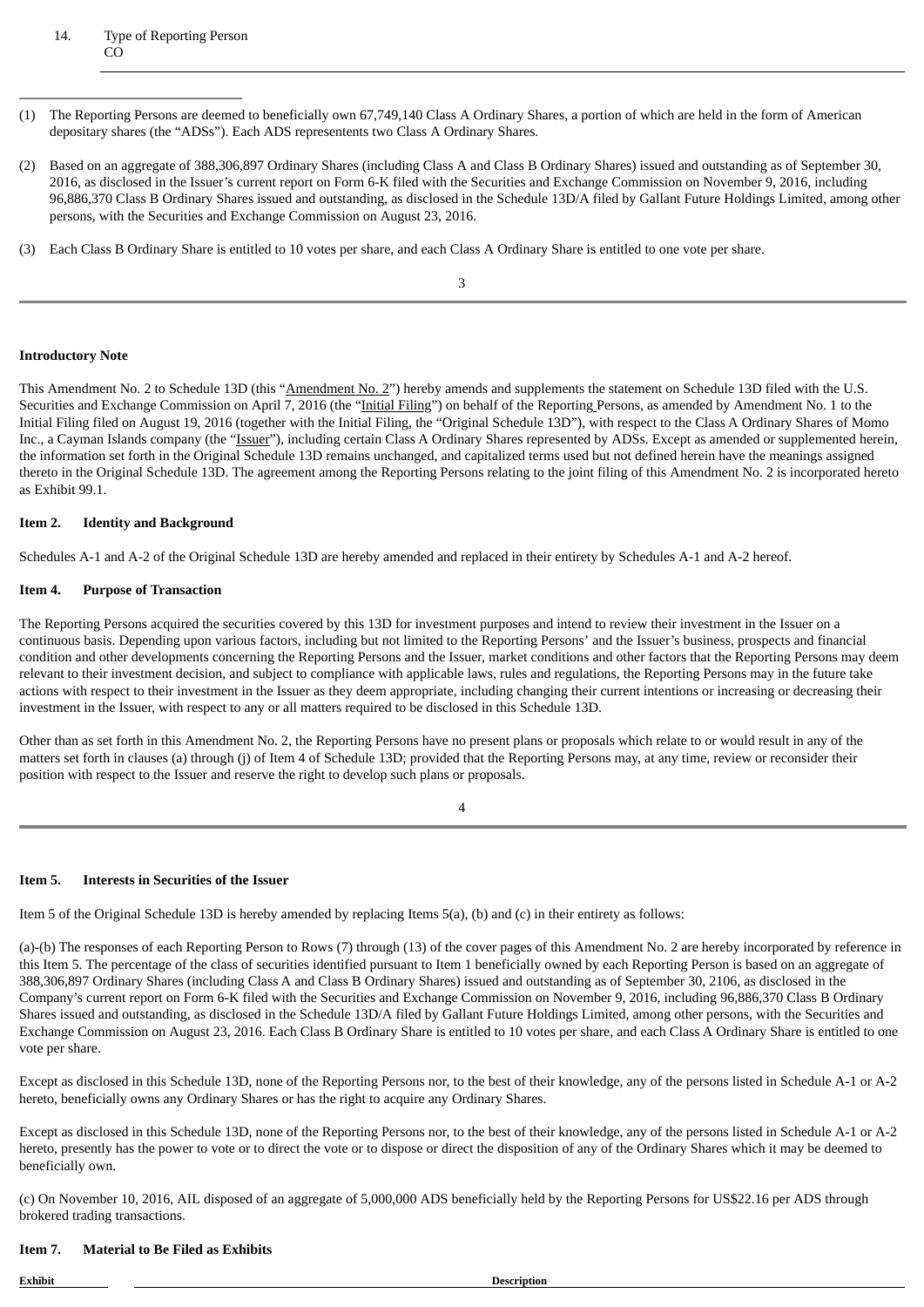\*Previously filed on April 7, 2016.

5

### **SIGNATURES**

After reasonable inquiry and to the best of each of the undersigned's knowledge and belief, each of the undersigned, severally and not jointly, certifies that the information set forth in this statement is true, complete and correct.

Dated: November 15, 2016

People's Republic of China

#### ALIBABA INVESTMENT LIMITED

By: /s/ Timothy A. Steinert Name: Timothy A. Steinert Title: Director

ALIBABA GROUP HOLDING LIMITED

By: /s/ Timothy A. Steinert Name: Timothy A. Steinert Title: General Counsel and Secretary

6

## **SCHEDULE A-1**

#### **Directors and Executive Officers of Alibaba Investment Limited**

The following table sets forth the names and present principal occupation of each director of Alibaba Investment Limited, a company organized under the laws of the British Virgin Islands ("AIL"). The business address for each person listed below is c/o Alibaba Group Services Limited, 26/F, Tower One, Times Square, 1 Matheson Street, Causeway Bay, Hong Kong. AIL does not have any executive officers. As used below, the term "AGHL" refers to Alibaba Group Holding Limited, an exempted company incorporated under the laws of the Cayman Islands.

| Name/Citizenship                                | <b>Present Principal Occupation</b>   |
|-------------------------------------------------|---------------------------------------|
| Timothy Alexander STEINERT, United States       | General Counsel and Secretary of AGHL |
|                                                 |                                       |
| YIP Pak Tung, Jason, Hong Kong                  | Senior Director of Finance of AGHL    |
|                                                 |                                       |
| WU Wei (aka Maggie), People's Republic of China | Chief Financial Officer of AGHL       |
|                                                 |                                       |

### **SCHEDULE A-2**

### **Directors and Executive Officers of Alibaba Group Holding Limited**

The following table sets forth the names, business addresses and present principal occupation of each director and executive officer of Alibaba Group Holding Limited, an exempted company incorporated under the laws of the Cayman Islands ("AGHL"). Unless otherwise noted, the business address for each director listed below is c/o Alibaba Group Services Limited, 26/F, Tower One, Times Square, 1 Matheson Street, Causeway Bay, Hong Kong. Unless otherwise noted, the business address for each executive officer listed below is 969 West Wen Yi Road, Yu Hang District, Hangzhou 310013, People's Republic of China.

| Name/Citizenship                              | <b>Present Principal Occupation</b>          |
|-----------------------------------------------|----------------------------------------------|
| Jack Yun MA, People's Republic of China       | Executive Chairman of AGHL                   |
| 969 West Wen Yi Road,                         |                                              |
| Yu Hang District, Hangzhou 310013             |                                              |
| People's Republic of China                    |                                              |
|                                               |                                              |
| Joseph C. TSAI, Canada                        | <b>Executive Vice Chairman of AGHL</b>       |
|                                               |                                              |
| Daniel Yong ZHANG, People's Republic of China | Director and Chief Executive Officer of AGHL |
| 969 West Wen Yi Road,                         |                                              |
| Yu Hang District, Hangzhou 310013             |                                              |